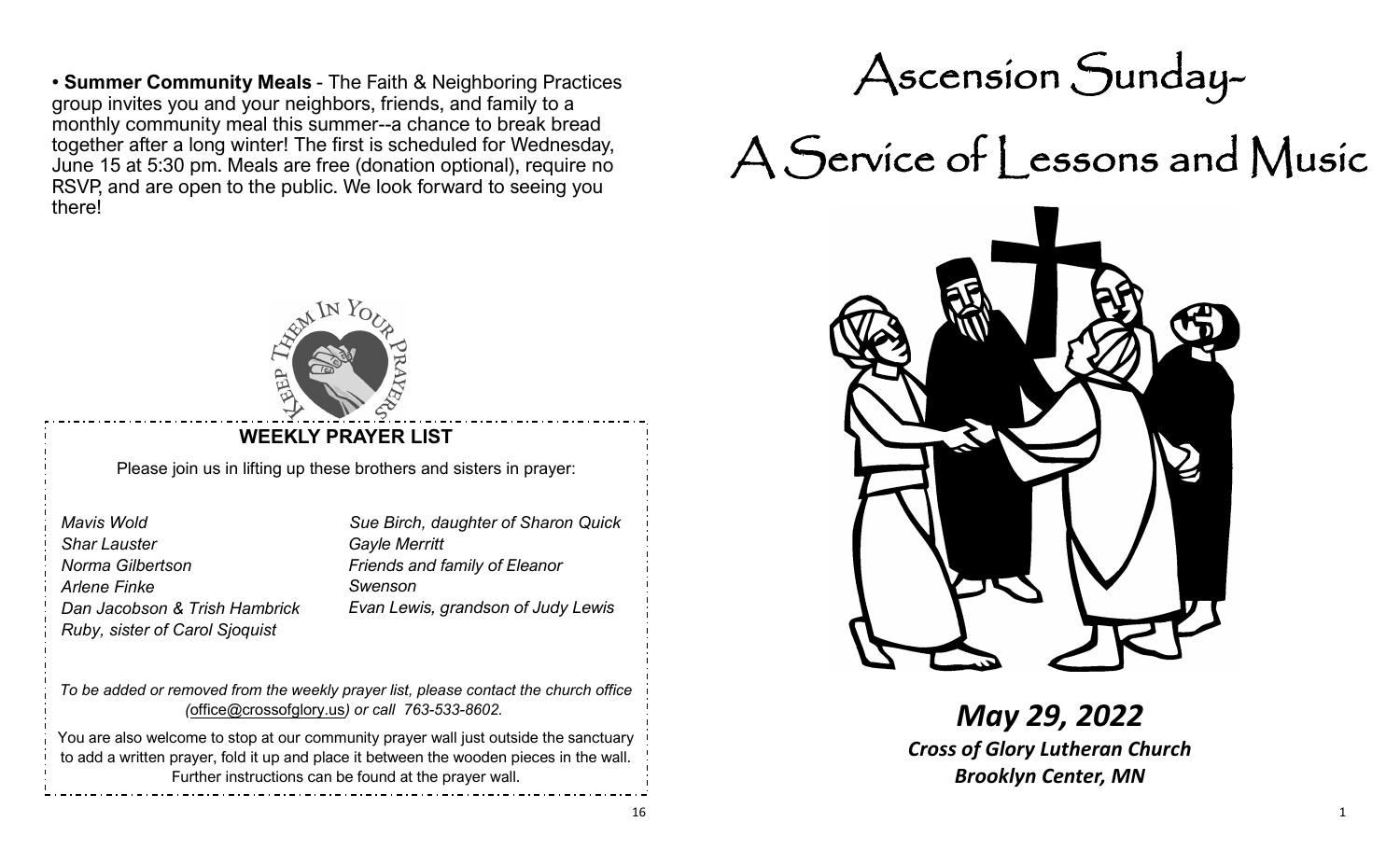# **PRELUDE**

# **WELCOME**

Pastor: Christ is risen. **All: He is risen indeed. Alleluia!**

# **CONFESSION + FORGIVNESS AT THE FONT**

*\*\* Please stand as you are able and face the baptismal font. \*\**

Refreshed by the resurrection we share in Christ Jesus, let us confess our sins and be cleansed by the gift of new life. **God of Life, we come to the water, thirsting for you and for your grace. Forgive us for our greed, our self-centeredness, our indifference, and for all the ways we cling to death even though you offer us life.**

*\*\* Silence for reflection and confession \*\**

We thank you, O God, for these waters where you make us new, leading us from death to life. We bless you, O God, that your Spirit comes to us like rains to our thirsting earth. We praise you, O God, for giving us the gift of your grace in these waters, and for showering us, day by day, with the gift of new life. **Amen!**

*\*\* You are invited to mark the sign of the cross on your forehead, remembering the gift of baptism. \*\**

| <b>MUSIC</b>                        | I Love to Tell the Story | #661 1-3 |
|-------------------------------------|--------------------------|----------|
| Verse 1                             |                          |          |
| $1 \text{ hours}$ to tall the oten. | D <sub>0</sub>           |          |

I love to tell the story of unseen things above, of Jesus and his glory, of Jesus and his love. I love to tell the story, because I know it's true; it satisfies my longings as nothing else would do.

## *Refrain*

I love to tell the story; 'twill be my theme in glory to tell the old, old story of Jesus and his love.

# **COMMUNITY ANNOUNCEMENTS**

• **Fellowship Hour** - All are welcome to stick around for a time of fellowship with coffee and donuts following worship in the Fellowship Hall. Thanks to all who have signed up to help with set-up and cleanup to make these gatherings possible!

• **Want to Know More About CoG?** - We are so glad you're worshiping with us! If you're interested in learning more about life together at Cross of Glory or joining as a new member, reach out to Pastor Ali (atranvik@crossofglory.us).

• Summer Softball - Come cheer on the COG softball team on Monday nights at Centennial Park. Upcoming games are scheduled for June 6th at 8:20pm on the north field and June 13th at 9:20pm on the south field. Come and support CoG!

• **Bible Studies** - Bible Study will continue on a bi-weekly basis on the first and third Tuesday mornings at 9:30 onsite & online throughout the summer months. You're also invited to attend the WELCA (Women of the ELCA) Gather Bible Study which takes place on the third Wednesday of the month at 1 pm. For more info about WELCA, reach out to Carol Stejskal.

• **Care & Visitation** - If you're interested in receiving a visit from Pastor Ali or a COG friend, or would be willing to serve as a visitor (who makes either in-person or phone call visits to our homebound members), please let Pastor Ali know.

**• Community Tutoring** - Thanks to all tutors, students, and families who took part in tutoring this year! Tutoring sessions have concluded for the academic year. If you're interested in taking part in the fall, reach out to Isak Tranvik this summer to learn more.

• *Glory Banner* **-** Keep an eye out for the June issue of the Glory Banner this coming week. If you do not currently receive the newsletter, would like to opt for an electronic-only option, have moved addresses, or would like to change your communication preferences, please let Rachel know (office@crossofglory.us).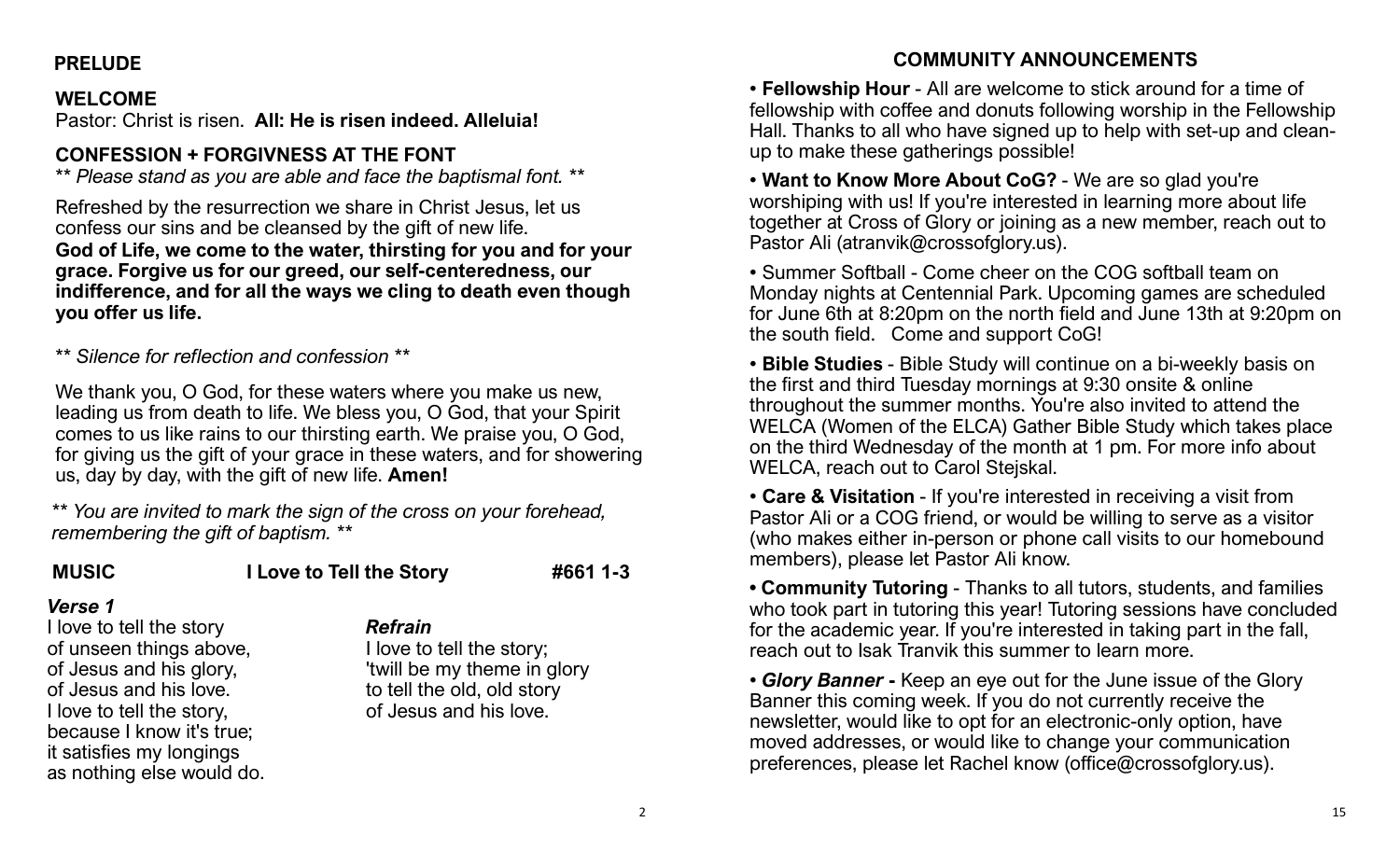### **MUSIC CREDITS**

The Order of Service is from Evangelical Lutheran Worship which is commended for use in the Evangelical Lutheran Church in America.

Sundays and Seasons © 2020 Augsburg Fortress. Reprinted by permission under Augsburg Fortress Liturgies Annual License #024779. All rights reserved.

### **WORSHIP LEADERSHIP**

Pastor: Ali Tranvik Vocalist, choir, & handbell director: Keith J. Williams Pianist, vocalist, worship team director, tech director: Mark Trease Lector: Bruce Vukelich Greeters: Sue and Bruce Vukelich Ushers: Cheryl Anderson, Dick Mero, Don Halverson Technical Team: Ryan Bailey, Dawn Bailey, Bill Bailey Ministers: The people of Cross of Glory

### *Verse 2*

I love to tell the story: how pleasant to repeat what seems, each time I tell it, more wonderfully sweet! I love to tell the story, for some have never heard the message of salvation

**LESSON Psalm 47**

Clap your hands, all you peoples; shout to God with loud songs of joy. For the LORD, the Most High, is awesome, a great king over all the earth. He subdued peoples under us, and nations under our feet. He chose our heritage for us, the pride of Jacob whom he loves. God has gone up with a shout, the LORD with the sound of a trumpet. Sing praises to God, sing praises; sing praises to our King, sing praises. For God is the king of all the earth; sing praises with a psalm. God is king over the nations; God sits on his holy throne. The princes of the peoples gather as the people of the God of Abraham. For the shields of the earth belong to God; he is highly exalted.

Leader: The word of the Lord. **ALL: Thanks be to God.**

from God's own holy word. *Refrain* that I have loved so long. *Refrain* I love to tell the story, for those who know it best seem hungering and thirsting to hear it like the rest. And when, in scenes of glory, I sing the new, new song, I'll sing the old, old story

14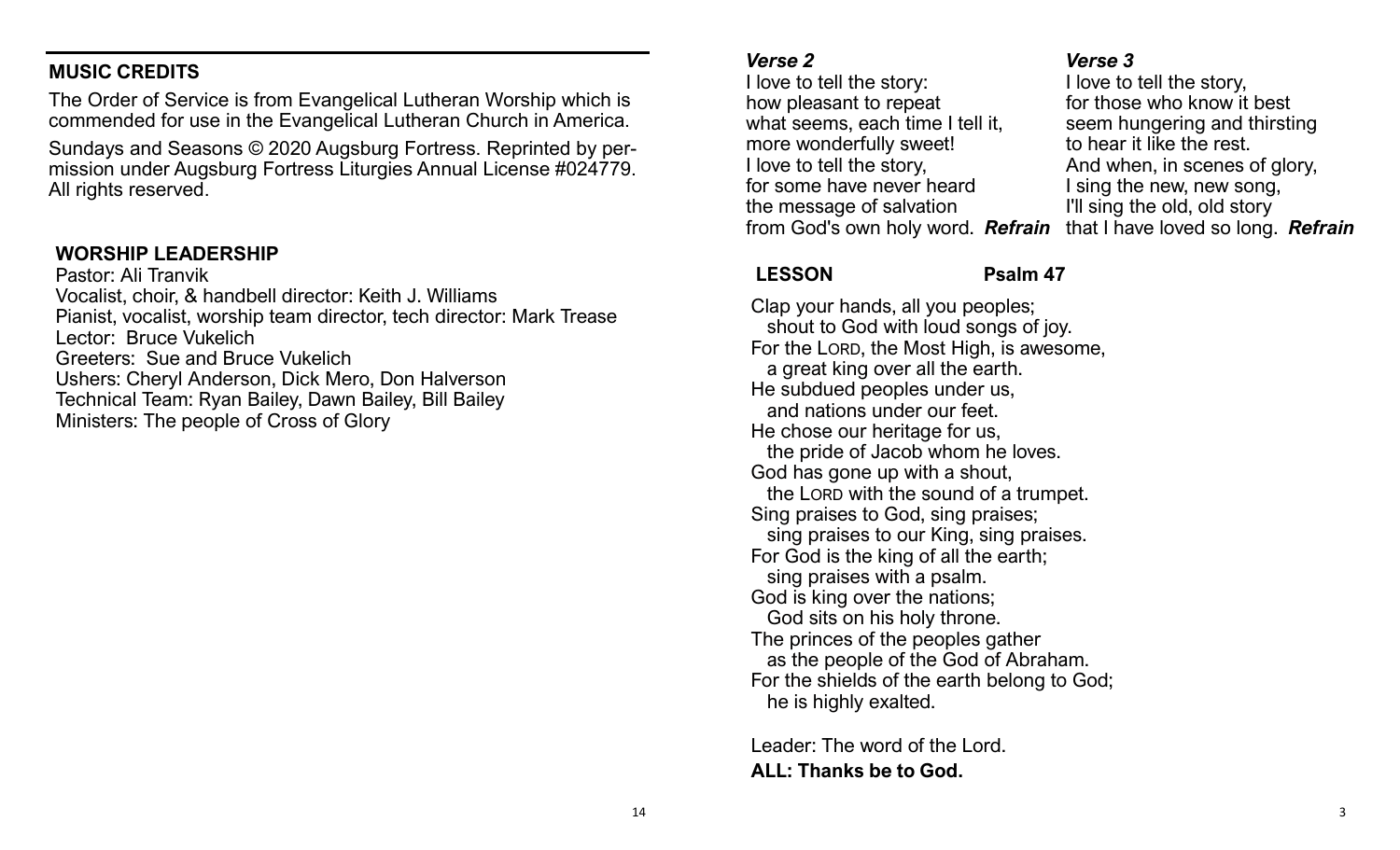| <b>MUSIC</b> |
|--------------|
|--------------|

### *Verse*

He is exalted The King is exalted on high I will praise Him He is exalted forever exalted And I will praise His name

**MUSIC He is Exalted Paris** *Chorus* He is the Lord

Forever His truth shall reign Heaven and earth Rejoice in His holy name He is exalted The King is exalted on high *(repeat)*

### **LESSON Acts 1:1-11**

In the first book, Theophilus, I wrote about all that Jesus did and taught from the beginning until the day when he was taken up to heaven, after giving instructions through the Holy Spirit to the apostles whom he had chosen. After his suffering he presented himself alive to them by many convincing proofs, appearing to them over the course of forty days and speaking about the kingdom of God. While staying with them, he ordered them not to leave Jerusalem, but to wait there for the promise of the Father. 'This', he said, 'is what you have heard from me; for John baptized with water, but you will be baptized with the Holy Spirit not many days from now.' So when they had come together, they asked him, 'Lord, is this the time when you will restore the kingdom to Israel?' He replied, 'It is not for you to know the times or periods that the Father has set by his own authority. But you will receive power when the Holy Spirit has come upon you; and you will be my witnesses in Jerusalem, in all Judea and Samaria, and to the ends of the earth.' When he had said this, as they were watching, he was lifted up, and a cloud took him out of their sight. While he was going and they were gazing up towards heaven, suddenly two men in white robes stood by them. They said, 'Men of Galilee, why do you stand looking up towards heaven? This Jesus, who has been taken up from you into heaven, will come in the same way as you saw him go into heaven.'

Leader: The word of the Lord. **ALL: Thanks be to God.**

### **SENDING BLESSING**

P: Even in an aching world that's crying out for healing, the joy of Christ alive is our steady companion. The same Spirit that has sustained our sisters and brothers through the centuries promises to see us through these days. That we might hang on to hope, work for justice and peace, and celebrate the gifts of being loved and loving. We go proclaiming our hallelujahs, for Christ is risen.

**A: Alleluia and amen!**

*\*\*Please stand as you're able.\*\**

### **MUSIC Here I Am Lord #574**

# *Verse 1*

"I, the Lord of sea and sky, I have heard my people cry. All who dwell in dark and sin my hand will save. I, who made the stars of night, I will make their darkness bright. Who will bear my light to them? Whom shall I send?"

## *Refrain*

Here I am, Lord. Is it I, Lord? I have heard you calling in the night. I will go, Lord, if you lead me. I will hold your people in my heart.

# *Verse 2*

"I, the Lord of snow and rain,

# **DISMISSAL**

P: Go in peace. The Holy Spirit is with us! **A: Thanks be to God!**

# **POSTLUDE**

4

I have wept for love of them. They turn away. I will break their hearts of stone, give them hearts for love alone. I will speak my word to them. Whom shall I send?" *Refrain*

I have borne my people's pain.

# *Verse 3*

"I, the Lord of wind and flame, I will tend the poor and lame. I will set a feast for them. My hand will save. Finest bread I will provide till their hearts be satisfied. I will give my life to them. Whom shall I send?" *Refrain*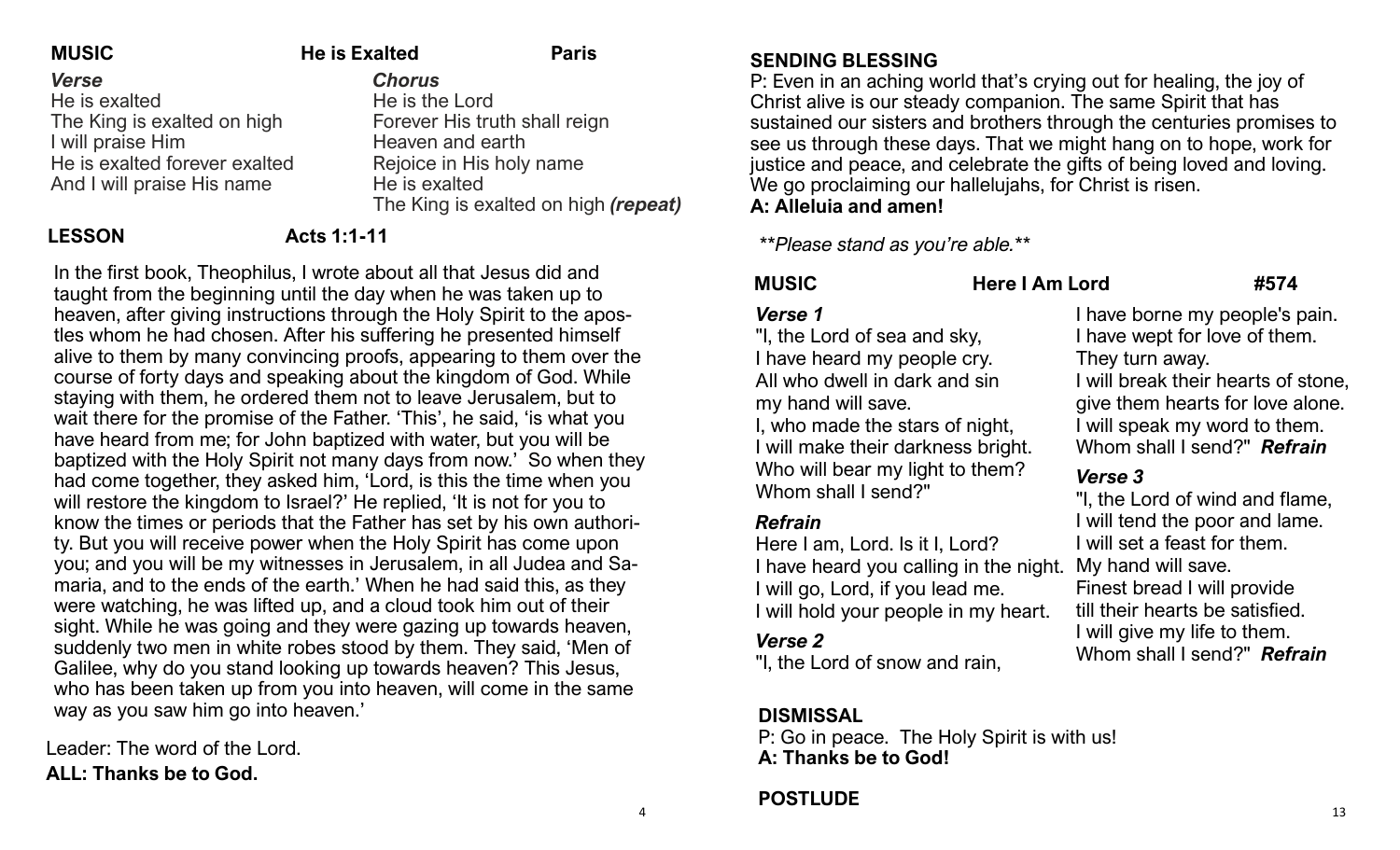8. Grant weather that nourishes all of creation 9. Keep watch on our loved ones and keep us from danger 10: For all the beloved who rest in your mercy

### L: Help us, comfort us, all of our days. **ALL: Keep us, hold us, gracious God.**

Pastor: Great and merciful + God, Source and Ground of all goodness and life, give to your people the peace that passes all understanding, and the will to live your Gospel of mercy and justice, through Jesus Christ our Lord. **Amen**.

## **WITNESSING RESURRECTION**

*Throughout the Easter season, we have relied on one another to help us witness the resurrection that's unfolding around us. We thank you for sending us photos and phrases of resurrection--glimpses of new life--that you notice in your daily lives. We have loved incorporating them into this time of reflection each week, in which you're invited to prayerfully ponder the new life that is emerging all around.*

### **LORD'S PRAYER**

Gathered together as one body by the Holy Spirit, let us pray the prayer Jesus taught us...

**Our Father, who art in heaven, hallowed be thy name, thy kingdom come, thy will be done, on earth as it is in heaven. Give us this day our daily bread; and forgive us our trespasses, as we forgive those who trespass against us; and lead us not into temptation, but deliver us from evil. For thine is the kingdom, and the power, and the glory, forever and ever. Amen.** 

### **ANNOUNCEMENTS**

**MUSIC Thine is the Glory #376 vs 1-2** 

# *Verse 1*

Thine is the glory, risen, conqu'ring Son; endless is the vict'ry thou o'er death hast won! Angels in bright raiment rolled the stone away, kept the folded grave-clothes where thy body lay.

### *Refrain*

Thine is the glory,

## **PRAYER**

Pastor: The Lord be with you. **All: And also with you.** 

risen, conqu'ring Son; endless is the vict'ry thou o'er death hast won! *Verse 2* Lo, Jesus meets thee, risen from the tomb! Lovingly he greets thee, scatters fear and gloom; let his church with gladness hymns of triumph sing, for the Lord now liveth; death hath lost its sting! *Refrain*

Almighty God, as your Son ascends, the presence of your Holy Spirit descends upon us. Give us faith to trust in the Spirit who abides with us on earth to the end of time, and who lives and reigns with you and the Holy Spirit, one God, now and forever. **Amen.**

**MUSIC Waymaker Egbu**

You are here moving in our midst. I worship You. I worship You. You are here working in this place. I worship You. I worship You. *(repeat)*

## *Chorus*

You are Way Maker, Miracle Worker, Promise Keeper, Light in the darkness, My God, that is who You are. Way Maker, Miracle Worker, Promise Keeper, Light in the darkness, My God, that is who You are.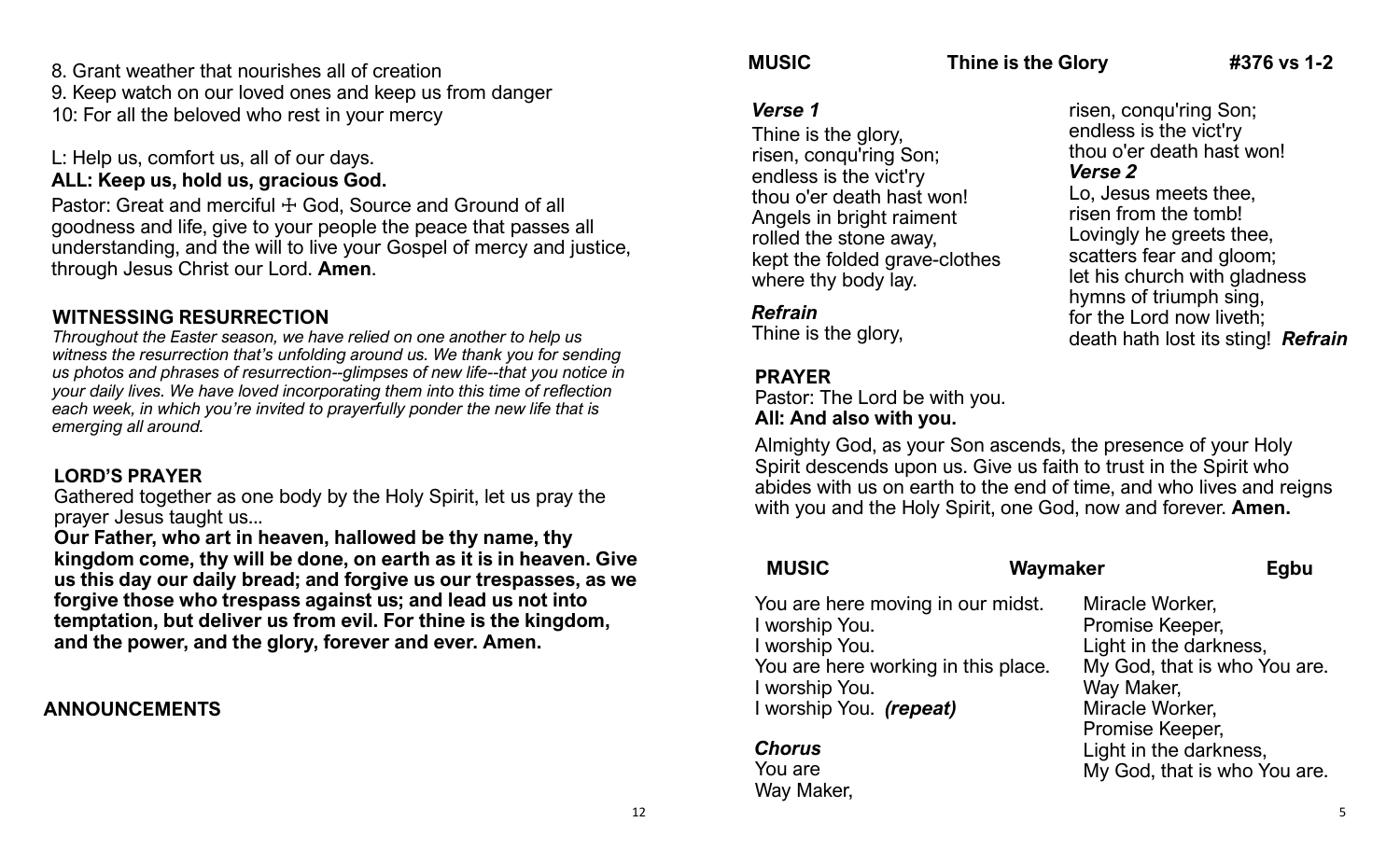You are here touching ev'ry heart. I worship You. I worship You. You are here healing ev'ry heart. I worship You. I worship You. You are here turning lives around. I worship You. I worship You. You are here mending ev'ry heart. I worship You. I worship You. *(chorus)*

That is who You are. That is who You are. That is who You are. That is who You are*. (2x)*

Even when I don't see it, You're working. Even when I don't feel it, You're working. You never stop, You never stop working. You never stop, You never stop working. *(2x) (chorus)*

That is who You are. That is who You are. That is who You are. That is who You are. *(2x)*

## **LESSON Ephesians 1:15-23**

I have heard of your faith in the Lord Jesus and your love towards all the saints, and for this reason I do not cease to give thanks for you as I remember you in my prayers. I pray that the God of our Lord Jesus Christ, the Father of glory, may give you a spirit of wisdom and revelation as you come to know him, so that, with the eyes of your heart enlightened, you may know what is the hope to which he has called you, what are the riches of his glorious inheritance among the saints, and what is the immeasurable greatness of his power for us who believe, according to the working of his great power. God put this power to work in Christ when he raised him from the dead and seated him at his right hand in the heavenly places, far above all rule and authority and power and dominion, and above every name that is named, not only in this age but also in the age to come. And he has

### All: He is.

# *Verse 3*

L: Does the Father truly love us? All: He does. L: Does the Spirit move among us? All: He does. L: And does Jesus our Messiah Hold forever those He loves? All: He does. L: Does our God intend to dwell again with us? All: He does.

## *Chorus 2*

All: Is anyone worthy? Is anyone whole? Is anyone able to break the seal and open the scroll? All: The Lion of Judah who conquered the grave,

# **PRAYERS OF THE PEOPLE**

*Refrain (sung by all after each verse):* **God of mercy, hold us in love.** Leaders:

1. In peace, in peace we pray to you

- 2. For peace and salvation, we pray to you
- 3. For peace between nations, peace between peoples
- 4. For we who are gathered to worship and praise you
- 5. For all of your servants who live out your gospel
- 6. For all those who govern that justice might guide them
- 7. For all those who labor in service to others

He is David's Root And the Lamb who died All: From ev'ry people and tribe, every nation and tongue, He has made us a kingdom and Priests to God to reign with the Son. All: Is He worthy? Is He worthy Of all blessing and honor and glory? L: Is He worthy? Is He worthy? Is He worthy of this? All: He is! He is!

## *Ending*

Is He worthy? Is He worthy? He is! He is! He is worthy! He is worthy! He is!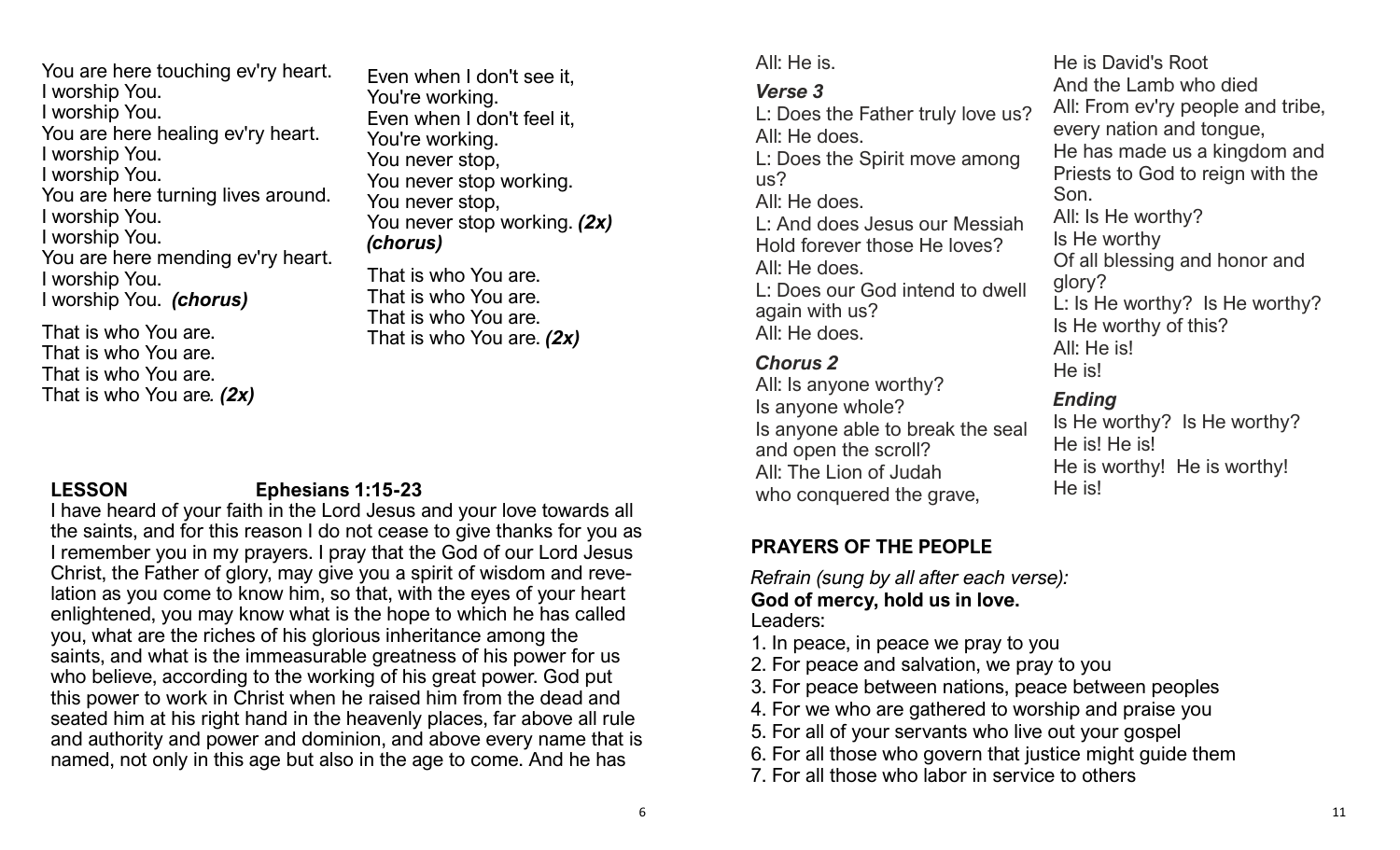## **SHARING OF THE PEACE**

P: The peace of the risen Christ be with you always. **A: And also with you.** P: Let's share a sign of God's peace with one another.

*\*\* Please be seated \*\**

# **BLESSING OF THE OFFERING**

*Offering can be placed in the plates located just outside the sanctuary, sent to the church (5929 Brooklyn Blvd), or given online via our secure giving page located at [www.crossofglory.us](http://www.crossofglory.us). Thank you for your generously sharing what God has first given us.*

| <b>MUSIC</b>                                                                                                                                                                 | Is He Worthy? | <b>Peterson/Shive</b>                                                                                                                                                         |  |
|------------------------------------------------------------------------------------------------------------------------------------------------------------------------------|---------------|-------------------------------------------------------------------------------------------------------------------------------------------------------------------------------|--|
| Verse 1<br>L: Do you feel the world is broken?<br>All: We do.<br>All: We do.                                                                                                 |               | To be the light within our midst?<br>All: It is.<br>L: Is it good that we<br>L: Do you feel the shadows deepen? remind ourselves of this?<br>All: It is.                      |  |
| L: But do you know that all the dark<br>Won't stop the light from getting<br>through?<br>All: We do.<br>L: Do you wish that you<br>could see it all made new?<br>All: We do. |               | <b>Chorus</b><br>All: Is anyone worthy?<br>Is anyone whole?<br>Is anyone able to break the seal<br>and open the scroll?<br>All: The Lion of Judah<br>who conquered the grave, |  |
| <b>Verse 2</b><br>L: Is all creation groaning?<br>All: It is.<br>L: Is a new creation coming?<br>All: It is.                                                                 |               | He is David's Root<br>And the Lamb who died<br>to ransom the slave.<br>L: Is He worthy? Is He worthy<br>Of all blessing and honor and glory?                                  |  |
| L: Is the glory of the Lord                                                                                                                                                  |               | Is He worthy of this?                                                                                                                                                         |  |

put all things under his feet and has made him the head over all things for the church, which is his body, the fullness of him who fills all in all.

Leader: The word of the Lord. **ALL: Thanks be to God**

## **SPECIAL MUSIC**

**GOSPEL READING Luke 24:44-53**

*\*\* Please stand as you are able \*\**

P: The Gospel according to Luke the twenty-fourth chapter.

# **ALL: Glory to you, O Lord**

Then he said to them, 'These are my words that I spoke to you while I was still with you—that everything written about me in the law of Moses, the prophets, and the psalms must be fulfilled.' Then he opened their minds to understand the scriptures, and he said to them, 'Thus it is written, that the Messiah is to suffer and to rise from the dead on the third day, and that repentance and forgiveness of sins is to be proclaimed in his name to all nations, beginning from Jerusalem. You are witnesses of these things. And see, I am sending upon you what my Father promised; so stay here in the city until you have been clothed with power from on high.' Then he led them out as far as Bethany, and, lifting up his hands, he blessed them. While he was blessing them, he withdrew from them and was carried up into heaven. And they worshipped him, and returned to Jerusalem with great joy; and they were continually in the temple blessing God.

Leader: The Gospel of the Lord. **ALL: Praise to you, O Christ.**